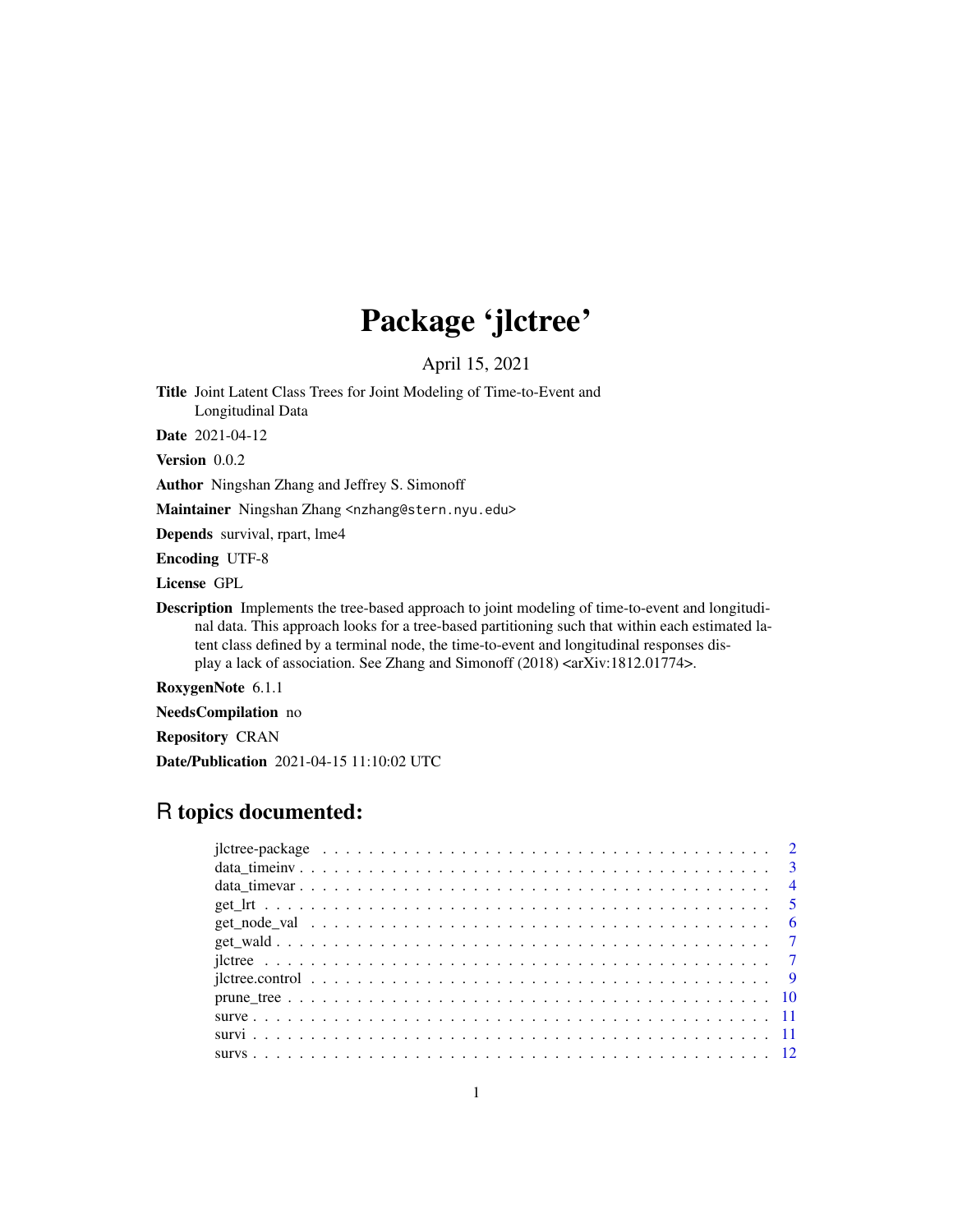<span id="page-1-1"></span><span id="page-1-0"></span>jlctree-package *Fits Joint Latent Class Tree (JLCT) model.*

#### Description

Fits Joint Latent Class Tree (JLCT) model. The main function of this package is jlctree.

Problem setup: The dataset contains three types of variables about each subject: the time-toevent, the longitudinal outcome, and additional covariates. The goal is to jointly model the timeto-event by a survival model and the longitudinal outcomes by a linear mixed-effects model, and using the additional covariates. The longitudinal outcomes consist of repeated measurements, thus are expected to be time-varying for a given subject. The additional covariates can be either timeinvariant or time-varying. Nevertheless, jlctree also allows data with time-invariant longitudinal outcome and covariates.

JLCT model: This package implements the Joint Latent Class Tree (JLCT) modeling approach. JLCT assumes that the population consists of homogeneous latent classes; within a latent class subjects follow the same survival and linear mixed-effects model, but those differ from class to class. In addition, JLCT assumes that conditioning on latent class membership, time-to-event and longitudinal outcomes are independent. JLCT looks for a tree-based partitioning such that within each estimated latent class defined by a terminal node, the time-to-event and longitudinal responses display a lack of association. Once the tree is constructed, JLCT assigns each observation to a latent class (i.e. terminal node), and independently fits survival and linear mixed-effects models, using the class membership information.

Time-to-event data format: The time-to-event data format required by jlctree depends on the time-varying nature of the variables to use: if longitudinal outcome, or any of the covariates specified in survival, classmb, fixef, and ranef is time-varying, then the time-to-event data must be in left-truncated right-censored (LTRC) format. Otherwise, when longitudinal outcome and all of the covariates are time-invariant, there should be only one observation per subject, and the time-to-event data can either be in LTRC format (when there exits subject-specific entry time) or in standard right-censored format.

To construct time-to-event data in left-truncated right-censored format, consider using function tmerge in R package survival. See the simulated data\_timevar and data\_timeinv for examples of LTRC format and right-censored format respectively.

#### References

Ningshan Zhang and Jeffrey S. Simonoff: Joint Latent Class Trees: A Tree-Based Approach to Joint Modeling of Time-to-event and Longitudinal Data. arXiv:1812.01774 (2018).

## See Also

[jlctree](#page-6-1)[,data\\_timeinv,](#page-2-1)[data\\_timevar](#page-3-1)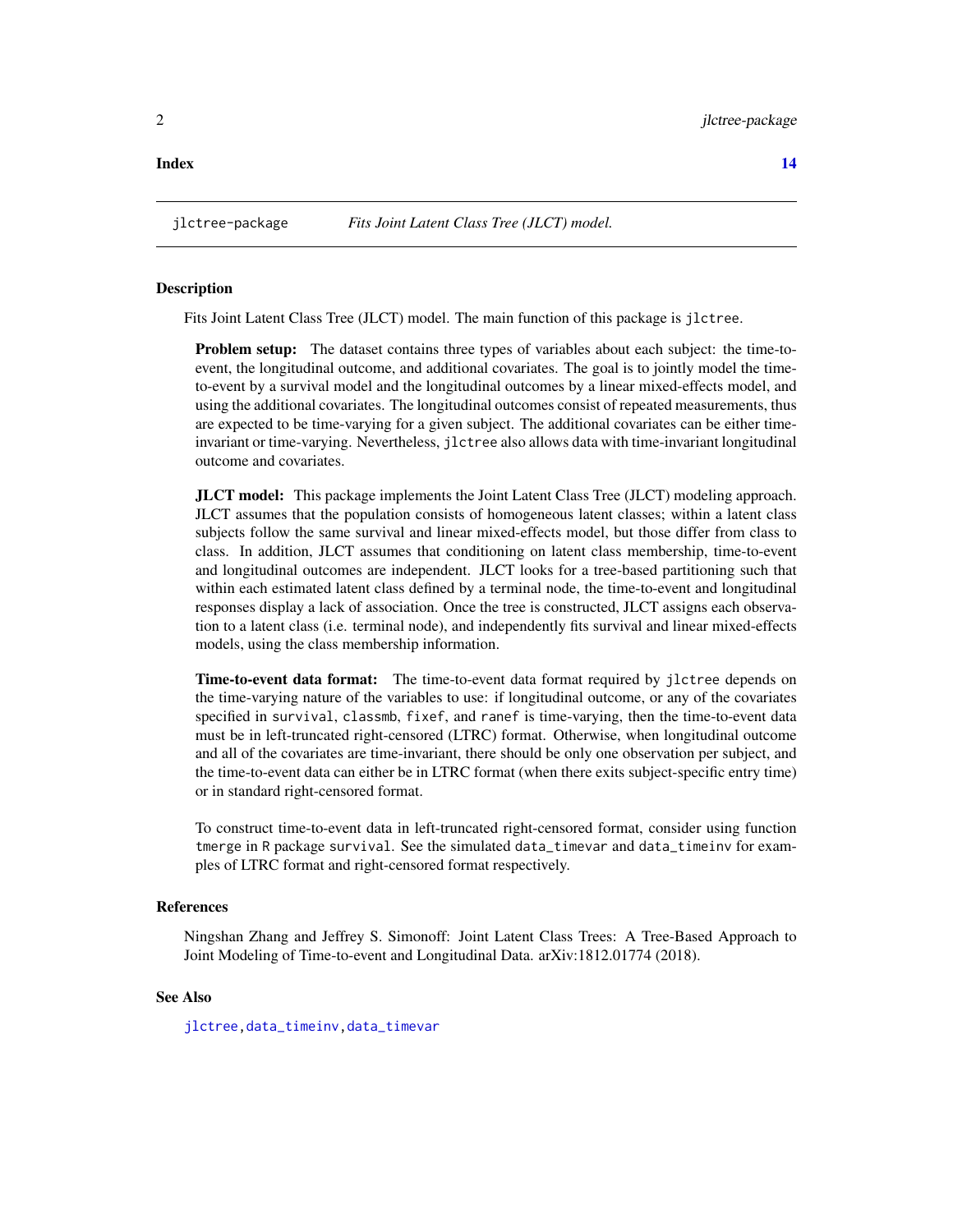<span id="page-2-1"></span><span id="page-2-0"></span>data\_timeinv *A simulated dataset with time-invariant longitudinal outcome and covariates.*

## Description

A simulated dataset with time-invariant longitudinal outcome, time-to-event, and time-invariant covariates. Since longitudinal outcome and all of the covariates are time-invariant, there is only one observation per subject. The time-to-event data is right-censored.

#### Usage

data(data\_timeinv)

#### Format

A data frame with 500 rows and 10 variables.

ID subject identifier (1 - 500)

X1 continuous covariate between 0 and 1; time-invariant

X2 continuous covariate between 0 and 1; time-invariant

X3 binary covariate; time-invariant

X4 continuous covariate between 0 and 1; time-invariant

X5 categorical covariate taking values from 1, 2, 3, 4, 5; time-invariant

time\_Y right-censored event time

delta censoring indicator, 1 if censored and 0 otherwise

y longitudinal outcome; time-invariant

**g** true latent class identifier 1, 2, 3, 4, which is determined by the outcomes of  $1\{X1 > 0.5\}$  and  $1\{X2 > 0.5\}$ , with some noise

## Examples

# The data for the first five subjects (ID =  $1 - 5$ ): # # ID X1 X2 X3 X4 X5 time\_Y delta y g # 1 0.27 0.53 1 0.8 1 10.703940 0 0.8923776 2 # 2 0.37 0.68 1 0.5 3 9.153915 1 0.6871529 2 # 3 0.57 0.38 1 0.2 1 4.489658 1 0.8410745 3 # 4 0.91 0.95 0 0.4 3 1.009941 1 2.1058681 4 # 5 0.20 0.12 0 0.8 5 11.125094 0 0.1383508 1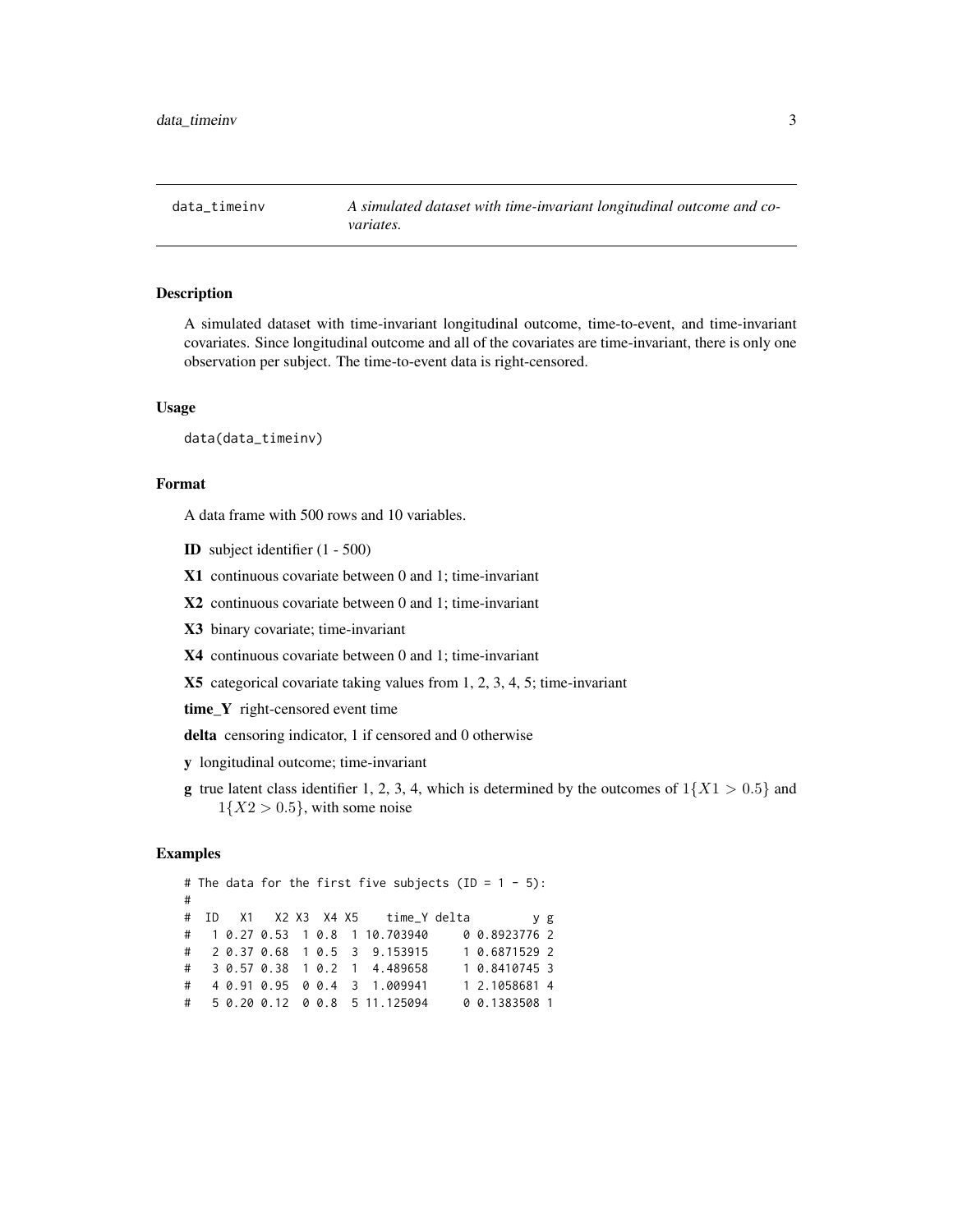<span id="page-3-1"></span><span id="page-3-0"></span>

A simulated dataset with time-varying longitudinal outcome, time-to-event, and time-varying covariates. The dataset is already converted into left-truncated right-censored (LTRC) format, so that the Cox model with time-varying longitudinal outcome as a covariate can be fit. See, for example, Fu and Simonoff (2017).

#### Usage

data(data\_timevar)

#### Format

A data frame with 866 rows and 11 variables. The variables are as follows:

ID subject identifier (1 - 500)

X1 continuous covariate between 0 and 1; time-varying

- X2 continuous covariate between 0 and 1; time-varying
- X3 binary covariate; time-varying
- X4 continuous covariate between 0 and 1; time-varying

X5 categorical covariate taking values from 1, 2, 3, 4, 5; time-varying

- time\_L left-truncated time
- time\_Y right-censored time

delta censoring indicator, 1 if censored and 0 otherwise

- y longitudinal outcome; time-varying
- **g** true latent class identifier 1, 2, 3, 4, which is determined by the outcomes of  $1\{X1 > 0.5\}$  and  $1\{X2 > 0.5\}$ , with some noise

#### References

Fu, W. and Simonoff, J. S. (2017). Survival trees for left-truncated and right-censored data, with application to time-varying covariate data. Biostatistics, 18(2), 352-369.

#### Examples

# The data for the first five subjects (ID =  $1 - 5$ ): # # ID X1 X2 X3 X4 X5 time\_L time\_Y delta y g # 1 0.27 0.53 0 0.0 4 0.09251632 1.536030 0 -0.2191137 1 # 1 0.49 0.71 1 0.0 5 1.53603028 4.366769 1 0.6429496 2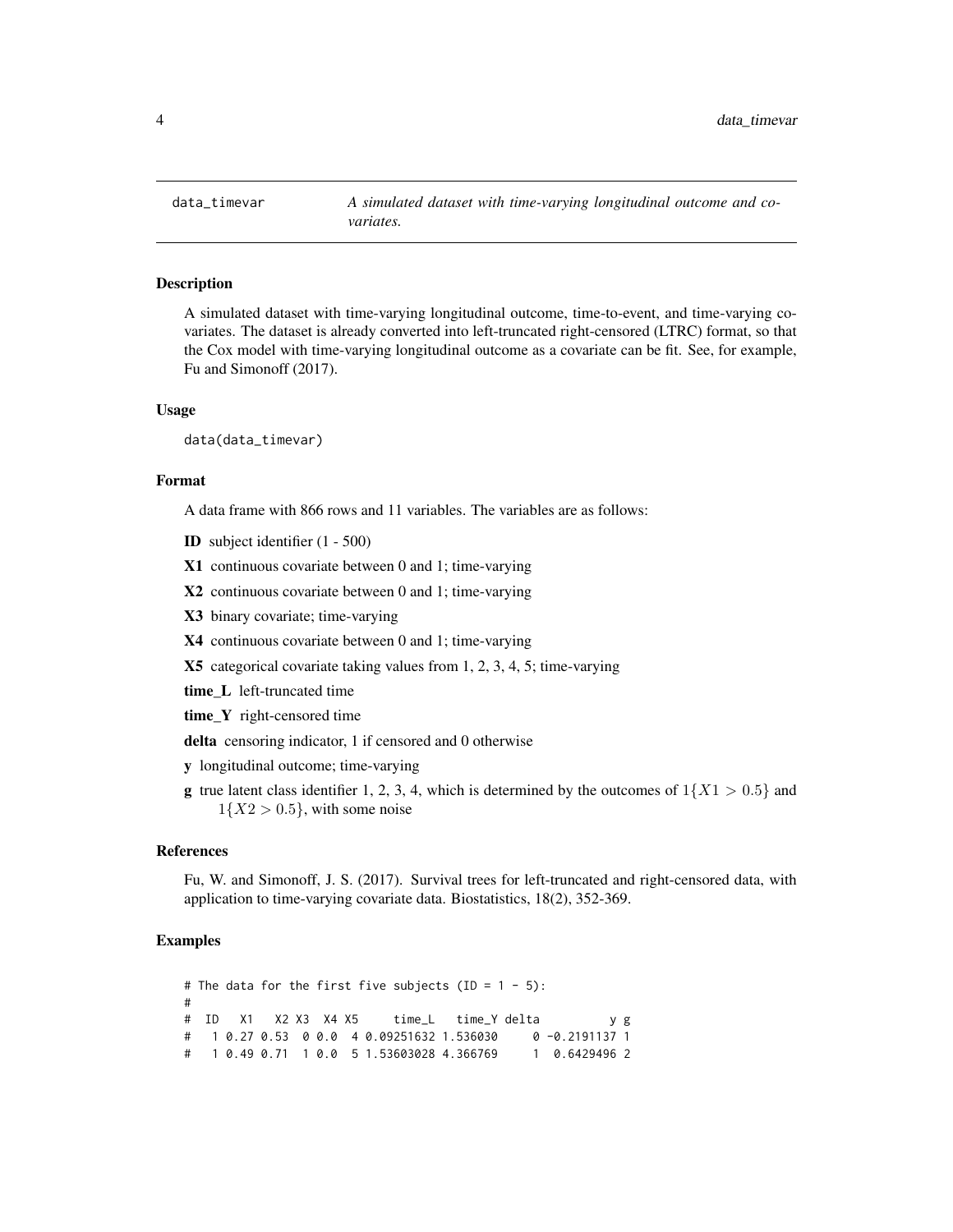#### <span id="page-4-0"></span>get\_lrt 5

|   |  |  | # 2 0.37 0.68 1 0.4 4 0.44674406 1.203560 |  | 0 0.5473454 2     |  |
|---|--|--|-------------------------------------------|--|-------------------|--|
| # |  |  | 2 0.65 0.67 0 0.2 5 1.20355968 1.330767   |  | 1 1.5515773 4     |  |
|   |  |  | # 3 0.57 0.38 0 0.2 4 0.82944637 1.267248 |  | 0 1.1410397 3     |  |
|   |  |  | # 3 0.79 0.19 1 0.4 4 1.26724819 5.749602 |  | 1 1.0888787 3     |  |
| # |  |  | 4 0.91 0.95 0 0.9 1 0.81237396 1.807741   |  | 1 2.2105303 4     |  |
| # |  |  | 5 0.20 0.12 1 0.3 5 0.80510669 1.029981   |  | $0 - 0.1167814$ 1 |  |
|   |  |  | # 5 0.02 0.31 0 0.4 5 1.02998145 6.404183 |  | $1 - 0.17473891$  |  |

<span id="page-4-1"></span>get\_lrt *Computes the likelihood ratio test statistic.*

## Description

Computes the likelihood ratio test statistic. Not to be called directly by the user.

## Usage

 $get_lrt(f1, f2, data, stable = TRUE, cov.max = 1e+05)$ 

## Arguments

| f1             | a two-sided formula of the fitted survival model, without the longitudinal out-<br>come in the right side of the formula.                                       |
|----------------|-----------------------------------------------------------------------------------------------------------------------------------------------------------------|
| f <sub>2</sub> | a two-sided formula of the fitted survival model, same as f1 but with the longi-<br>tudinal outcome being the first covariate on the right side of the formula. |
| data           | a data. frame containing the covariates in both f1 and f2.                                                                                                      |
| stable         | a parameter, see also jlctree.control.                                                                                                                          |
| cov.max        | a parameter, see also jlctree.control.                                                                                                                          |

## Value

The likelihood ratio test statistic.

## See Also

[get\\_node\\_val](#page-5-1)

## Examples

```
data(data_timevar);
f1 <- Surv(time_L, time_Y, delta)~X3+X4+X5;
f2 <- Surv(time_L, time_Y, delta)~y+X3+X4+X5;
get_lrt(f1, f2, data_timevar);
```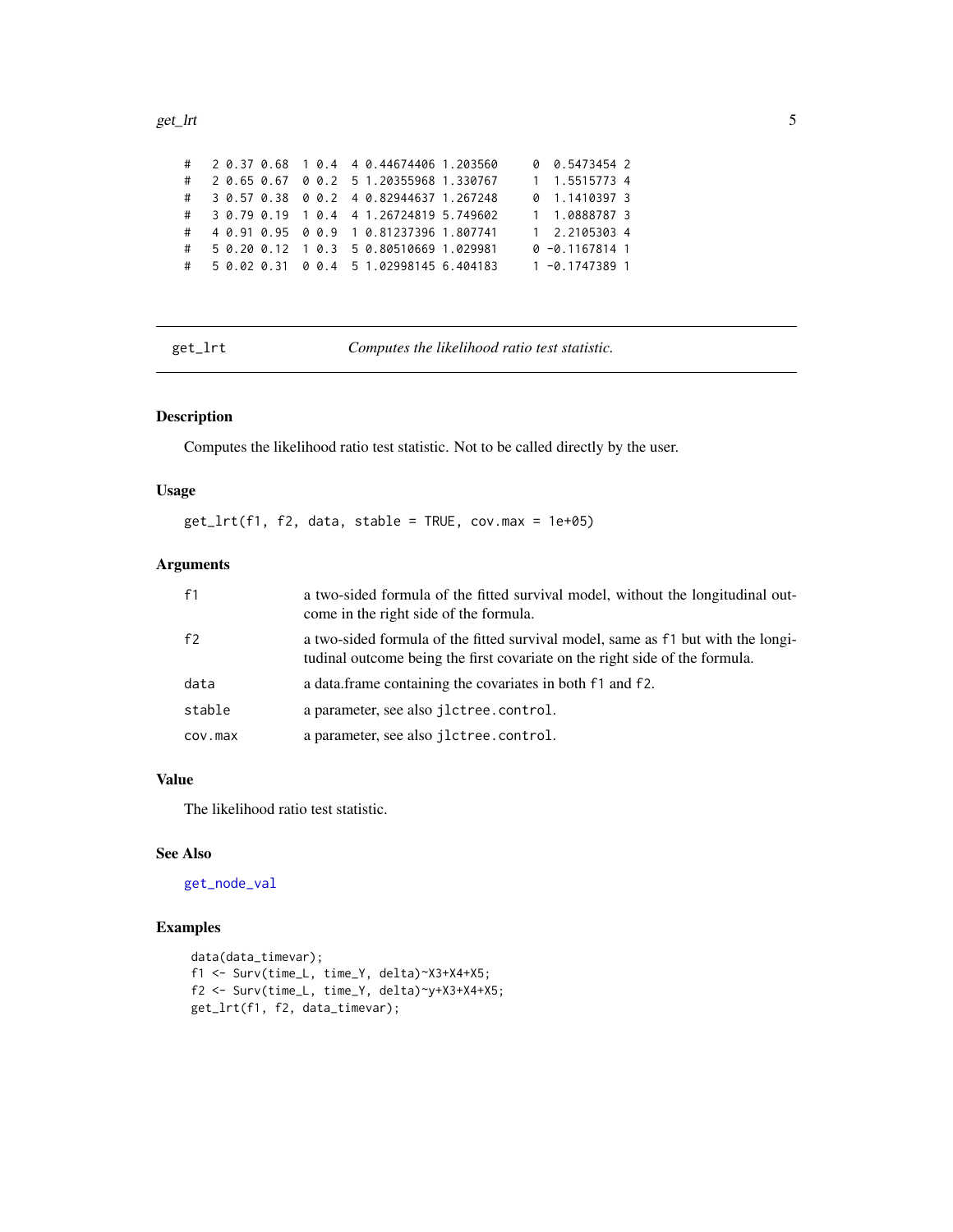<span id="page-5-1"></span><span id="page-5-0"></span>

Computes the test statistic at the current node. Not to be called directly by the user.

## Usage

```
get\_node\_val(f1, f2, data, lrt = TRUE, ...)
```
## Arguments

| f1       | a two-sided formula of the fitted survival model, without the longitudinal out-<br>come in the right side of the formula. Only needed when $lrt = TRUE$ .       |
|----------|-----------------------------------------------------------------------------------------------------------------------------------------------------------------|
| f2       | a two-sided formula of the fitted survival model, same as f1 but with the longi-<br>tudinal outcome being the first covariate on the right side of the formula. |
| data     | a data.frame containing covariates in f2.                                                                                                                       |
| lrt      | if TRUE, use likelihood ratio test, otherwise use Wald test. Default is TRUE.                                                                                   |
| $\cdots$ | further arguments to pass to or from other methods.                                                                                                             |

## Value

The test statistic at the current node.

## See Also

[get\\_lrt](#page-4-1)[,get\\_wald](#page-6-2)

## Examples

```
data(data_timevar);
f1 <- Surv(time_L, time_Y, delta)~X3+X4+X5;
f2 <- Surv(time_L, time_Y, delta)~y+X3+X4+X5;
get_node_val(f1, f2, data_timevar, lrt=TRUE);
```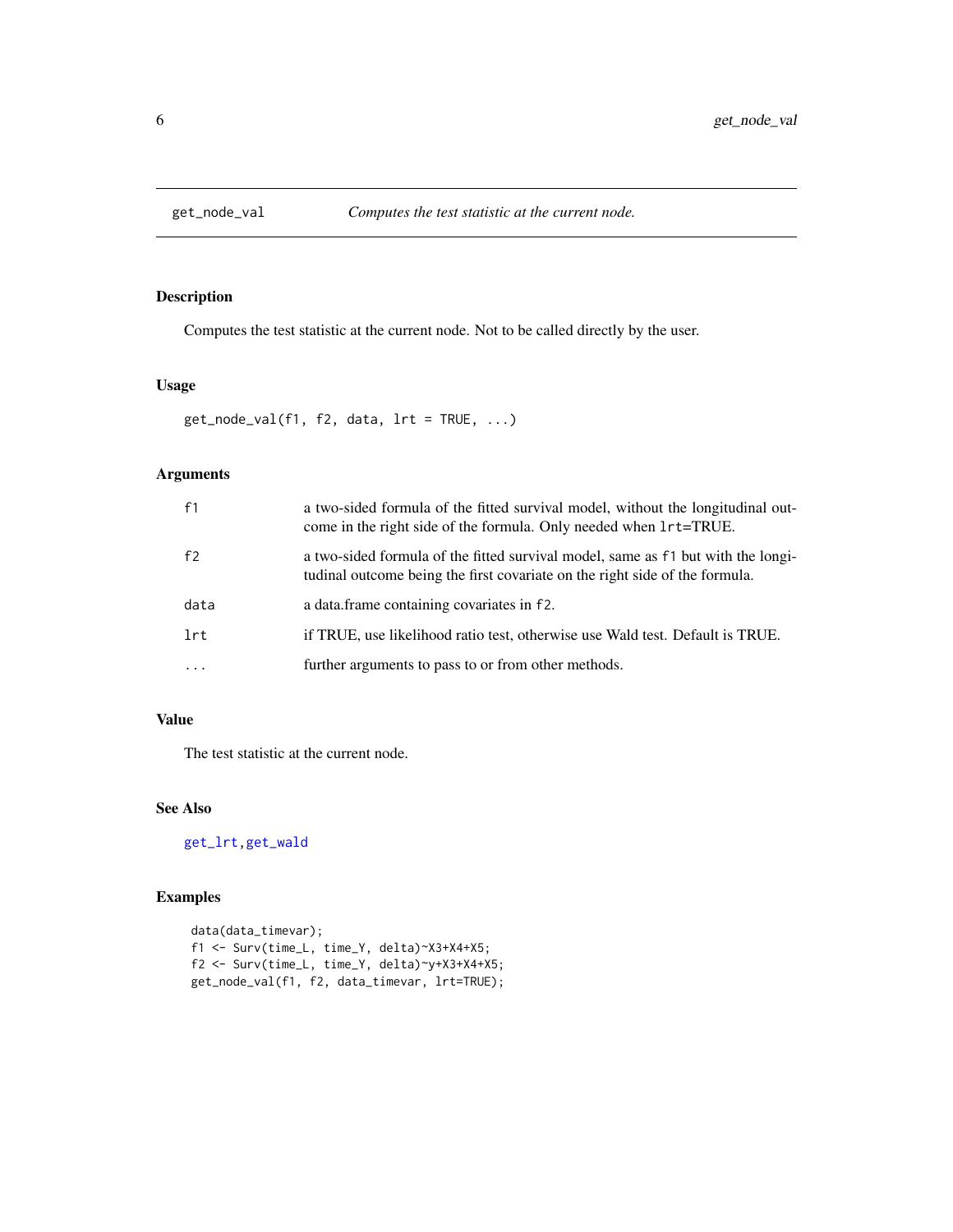<span id="page-6-2"></span><span id="page-6-0"></span>

Computes the Wald test statistic. Not to be called directly by the user.

## Usage

get\_wald(f, data)

## Arguments

| f    | a two-sided formula of the fitted survival model, with the longitudinal outcome |
|------|---------------------------------------------------------------------------------|
|      | being the first covariate on the right side of the formula.                     |
| data | a data frame containing covariates in f.                                        |

## Value

The Wald test statistic.

#### See Also

[get\\_node\\_val](#page-5-1)

## Examples

```
data(data_timevar);
f <- Surv(time_L, time_Y, delta)~y+X3+X4+X5;
get_wald(f, data_timevar);
```

```
jlctree Fits Joint Latent Class Tree (JLCT) model.
```
## Description

Fits Joint Latent Class Tree model. This is the main function that is normally called by the user. See [jlctree-package](#page-1-1) for more details.

#### Usage

```
jlctree(survival, classmb, fixed, random, subject, data, parms = list(),
 control = list()
```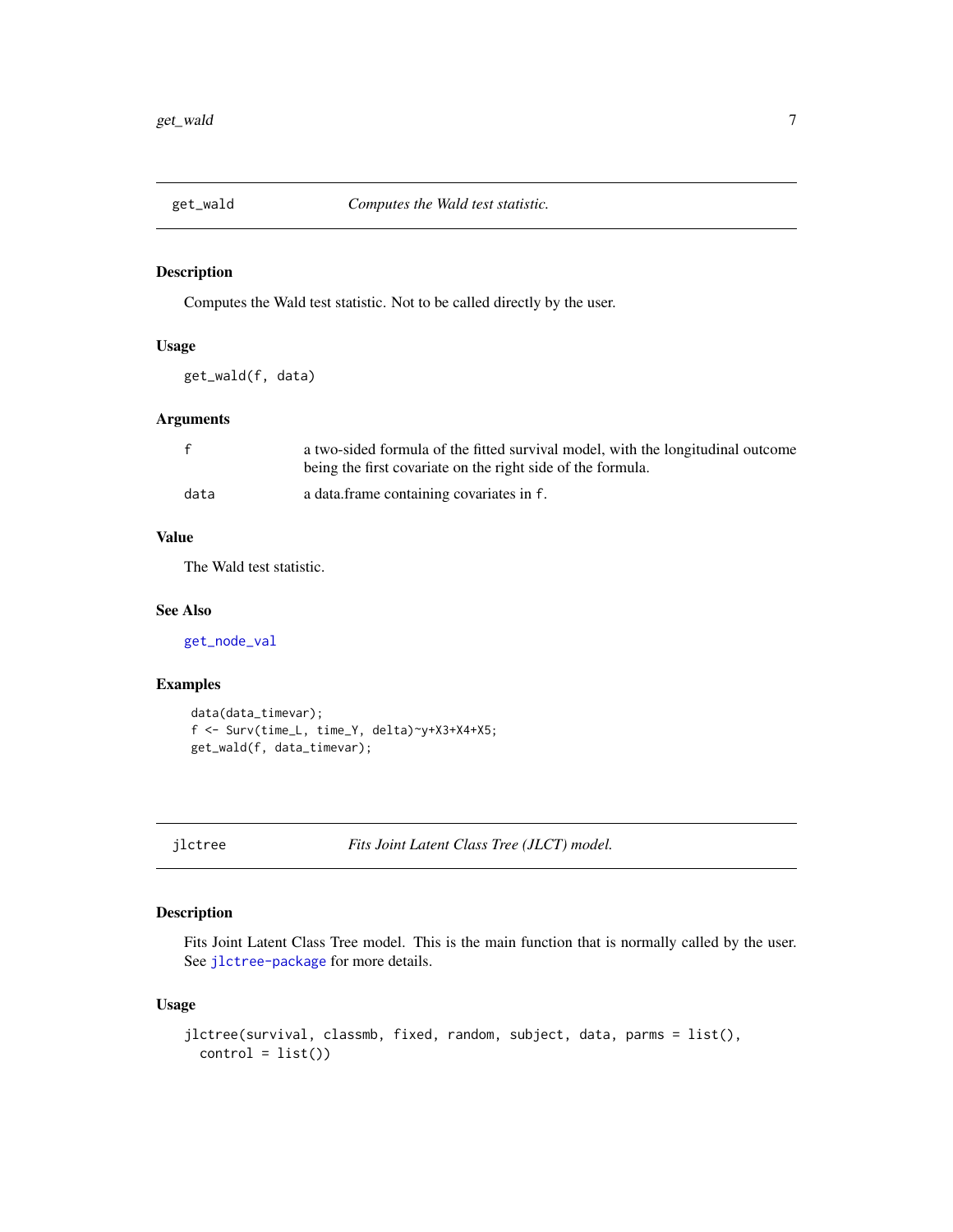## <span id="page-7-0"></span>Arguments

| survival | a two-sided formula object; required. The left side of the formula corresponds<br>to a Surv() object of type "counting" for left-truncated right-censored (LTRC)<br>data, or of type "right" for right-censored data. The right side of the formula<br>specifies the names of covariates to include in the survival model, excluding the<br>longitudinal outcome. |
|----------|-------------------------------------------------------------------------------------------------------------------------------------------------------------------------------------------------------------------------------------------------------------------------------------------------------------------------------------------------------------------|
| classmb  | one-sided formula describing the covariates in the class-membership tree con-<br>struction; required. Covariates used for tree construction are separated by $+$ on<br>the right of $\sim$ .                                                                                                                                                                      |
| fixed    | two-sided linear formula object for the fixed-effects in the linear mixed-effects<br>model for longitudinal outcomes; required. The longitudinal outcome is on the<br>left of $\sim$ and the covariates are separated by + on the right of $\sim$ .                                                                                                               |
| random   | one-sided formula for the node-specific random effects in the linear mixed-<br>effects model for longitudinal outcomes; optional. If missing, there are no node-<br>specific random effects in the fitted linear mixed-effects model. Covariates with<br>a random effect are separated by $+$ on the right of $\sim$ .                                            |
| subject  | name of the covariate representing the subject identifier; optional. If missing,<br>there are no subject-specific random intercepts in the fitted linear mixed-effects<br>model for longitudinal outcomes.                                                                                                                                                        |
| data     | the dataset; required.                                                                                                                                                                                                                                                                                                                                            |
| parms    | parameter list of Joint Latent Class Tree model parameters. See also jlctree.control.                                                                                                                                                                                                                                                                             |
| control  | rpart control parameters. See also rpart.control.                                                                                                                                                                                                                                                                                                                 |

## Value

A list with components:

| tree                   | an rpart object, containing the constructed Joint Latent Class tree.                                                                                                                                                    |  |  |  |  |  |
|------------------------|-------------------------------------------------------------------------------------------------------------------------------------------------------------------------------------------------------------------------|--|--|--|--|--|
| control                | the rpart.control parameters.                                                                                                                                                                                           |  |  |  |  |  |
| parms                  | the jlctree.control parameters.                                                                                                                                                                                         |  |  |  |  |  |
| lmmmode1               | an lme4 object, containing the linear mixed-effects effects model with fixed ef-<br>fects, node-specific random effects (if valid), and subject-specific random inter-<br>cepts (if valid). Returned when fity is TRUE. |  |  |  |  |  |
| coxphmodel_diffh_diffs |                                                                                                                                                                                                                         |  |  |  |  |  |
|                        | a coxph object, containing a Cox PH model with different hazards and different<br>slopes across terminal nodes. Returned when fits is TRUE.                                                                             |  |  |  |  |  |
| coxphmodel_diffh       |                                                                                                                                                                                                                         |  |  |  |  |  |
|                        | a coxph object, containing a Cox PH model with different hazards but same<br>slopes across terminal nodes. Returned when fits is TRUE.                                                                                  |  |  |  |  |  |
|                        | coxphmodel_diffs                                                                                                                                                                                                        |  |  |  |  |  |
|                        | a coxph object, containing a Cox PH model with same hazards but different<br>slopes across terminal nodes. Returned when fits is TRUE.                                                                                  |  |  |  |  |  |

## See Also

[jlctree-package](#page-1-1)[,jlctree.control,](#page-8-1)[rpart.control](#page-0-0)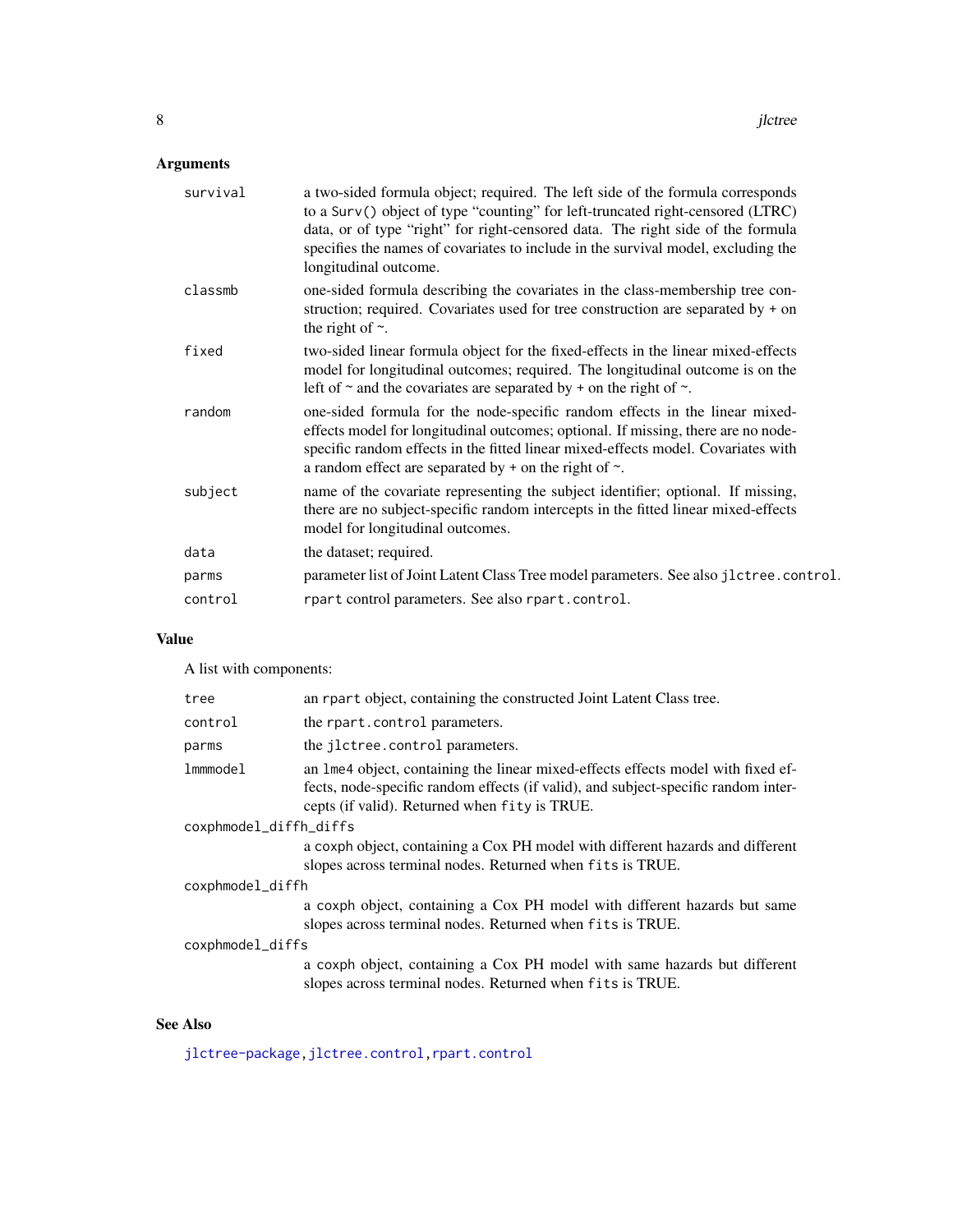## <span id="page-8-0"></span>jlctree.control 9

#### Examples

```
# Time-to-event in LTRC format:
data(data_timevar)
tree <- jlctree(survival=Surv(time_L, time_Y, delta)~X3+X4+X5,
                classmb=~X1+X2, fixed=y~X1+X2+X3+X4+X5, random=~1,
                subject='ID',data=subset(data_timevar, ID<=30),
                parms=list(maxng=4, fity=FALSE, fits=FALSE))
# Time-to-event in right-censored format:
data(data_timeinv)
tree <- jlctree(survival=Surv(time_Y, delta)~X3+X4+X5,
                classmb=~X1+X2, fixed=y~X1+X2+X3+X4+X5, random=~1,
                subject='ID', data=subset(data_timeinv, ID<=30),
                parms=list(maxng=4, fity=FALSE, fits=FALSE))
```
<span id="page-8-1"></span>jlctree.control *Sets the control parameters for* jlctree*.*

## Description

Sets the control parameters for jlctree.

## Usage

```
jlctree.control(test.stat = "lrt", stop.thre = 3.84, stable = TRUE,
 maxng = 6, min.nevents = 5, split.add = 20, cov.max = 1e+05,
 fity = TRUE, fits = TRUE, ...
```
## Arguments

| test.stat   | test statistic to use, "lrt" for likelihood ratio test, and "wald" for Wald test. De-<br>fault is "lrt".                                                                                                                                                                                                                                                  |
|-------------|-----------------------------------------------------------------------------------------------------------------------------------------------------------------------------------------------------------------------------------------------------------------------------------------------------------------------------------------------------------|
| stop.thre   | stops splitting if current node has test statistic less than stop. thre. Default is<br>3.84.                                                                                                                                                                                                                                                              |
| stable      | if TRUE, check the variance of the estimated coefficients in survival models fit<br>at tree nodes. If a node has variance larger than cov. max, the splitting function<br>will not consider splits leading to that node. Default is TRUE.                                                                                                                 |
| maxng       | maximum number of terminal nodes. Default is 6.                                                                                                                                                                                                                                                                                                           |
| min.nevents | minimum number of events in any terminal node. By default, this parameter is<br>set to the number of covariates used in the survival model.                                                                                                                                                                                                               |
| split.add   | when computing the difference between parent node's test statistic and sum of<br>child nodes' test statistics, add split.add to the difference. When split.add<br>$> 0$ , tree may still split even if current split leads to negative improvement. Set<br>split. add to a large positive value for the purpose of greedy splitting. Default<br>is $20$ . |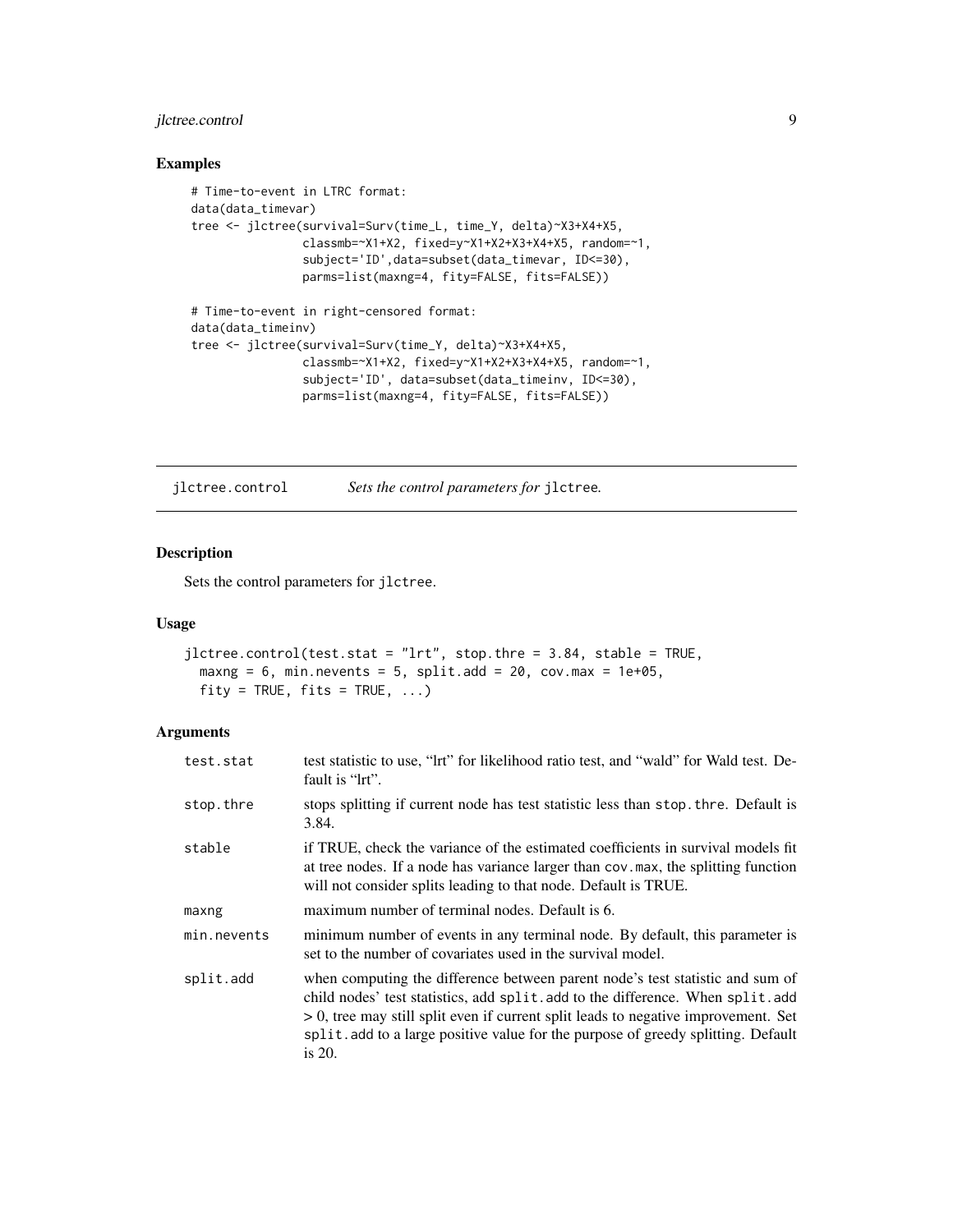<span id="page-9-0"></span>

| cov.max | upper bound on the variance of the estimated coefficients in survival models at<br>tree nodes. Default is 1e5.                  |
|---------|---------------------------------------------------------------------------------------------------------------------------------|
| fity    | if TRUE, once a tree is constructed, fit a linear mixed-effects model using tree<br>nodes as group indicators. Default is TRUE. |
| fits    | if TRUE, once a tree is constructed, fit survival models using tree nodes as group<br>indicators. Default is TRUE.              |
|         | further arguments to pass to or from other methods.                                                                             |

## Value

A list of all these parameters.

## See Also

[jlctree](#page-6-1)[,jlctree-package](#page-1-1)

prune\_tree *Prunes an* rpart *tree to have the desired number of nodes.*

## Description

Prunes an rpart tree to have the desired number of nodes.

## Usage

```
prune_tree(tree, maxn)
```
## Arguments

| tree | the tree to prune, an rpart object. |
|------|-------------------------------------|
| maxn | desired number of terminal nodes.   |

## Value

The pruned tree, an rpart object.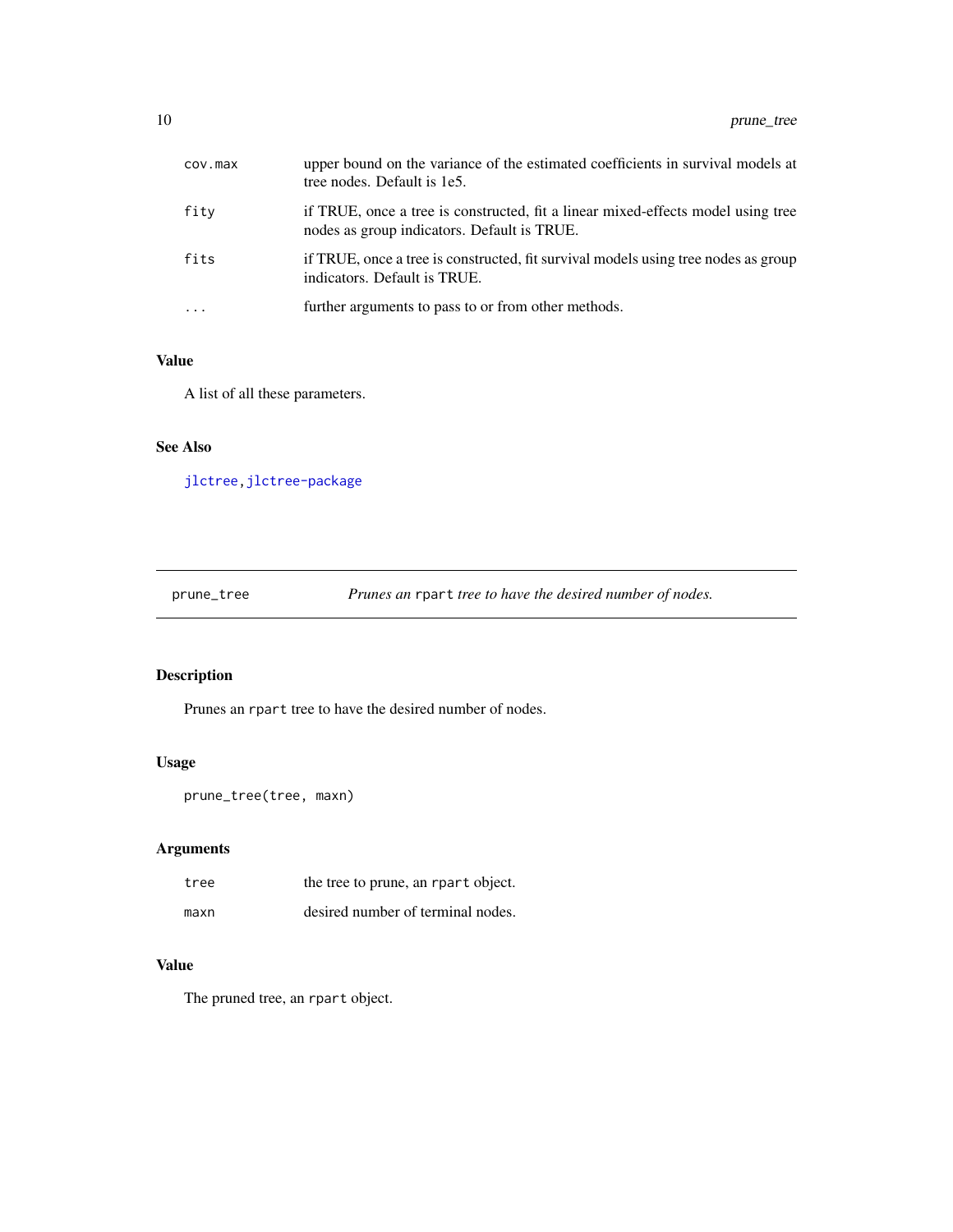<span id="page-10-2"></span><span id="page-10-0"></span>

Defines the evaluation function for a new splitting method of rpart. Not to be called directly by the user.

## Usage

surve(y, wt, parms)

## Arguments

| y     | the response value as found in the formula that is passed in by rpart. Note that<br>report will normally have removed any observations with a missing response. |
|-------|-----------------------------------------------------------------------------------------------------------------------------------------------------------------|
| wt    | the weight vector from the call, if any.                                                                                                                        |
| parms | the vector or list (if any) supplied by the user as a parms argument to the call.                                                                               |

## Value

See reference.

## References

<https://cran.r-project.org/package=rpart/vignettes/usercode.pdf>

## See Also

[survs](#page-11-1)[,survi](#page-10-1)

<span id="page-10-1"></span>survi *Defines the initialization function for a new splitting method of* rpart*.*

## Description

Defines the initialization function for a new splitting method of rpart. Not to be called directly by the user.

## Usage

survi(y, offset, parms, wt)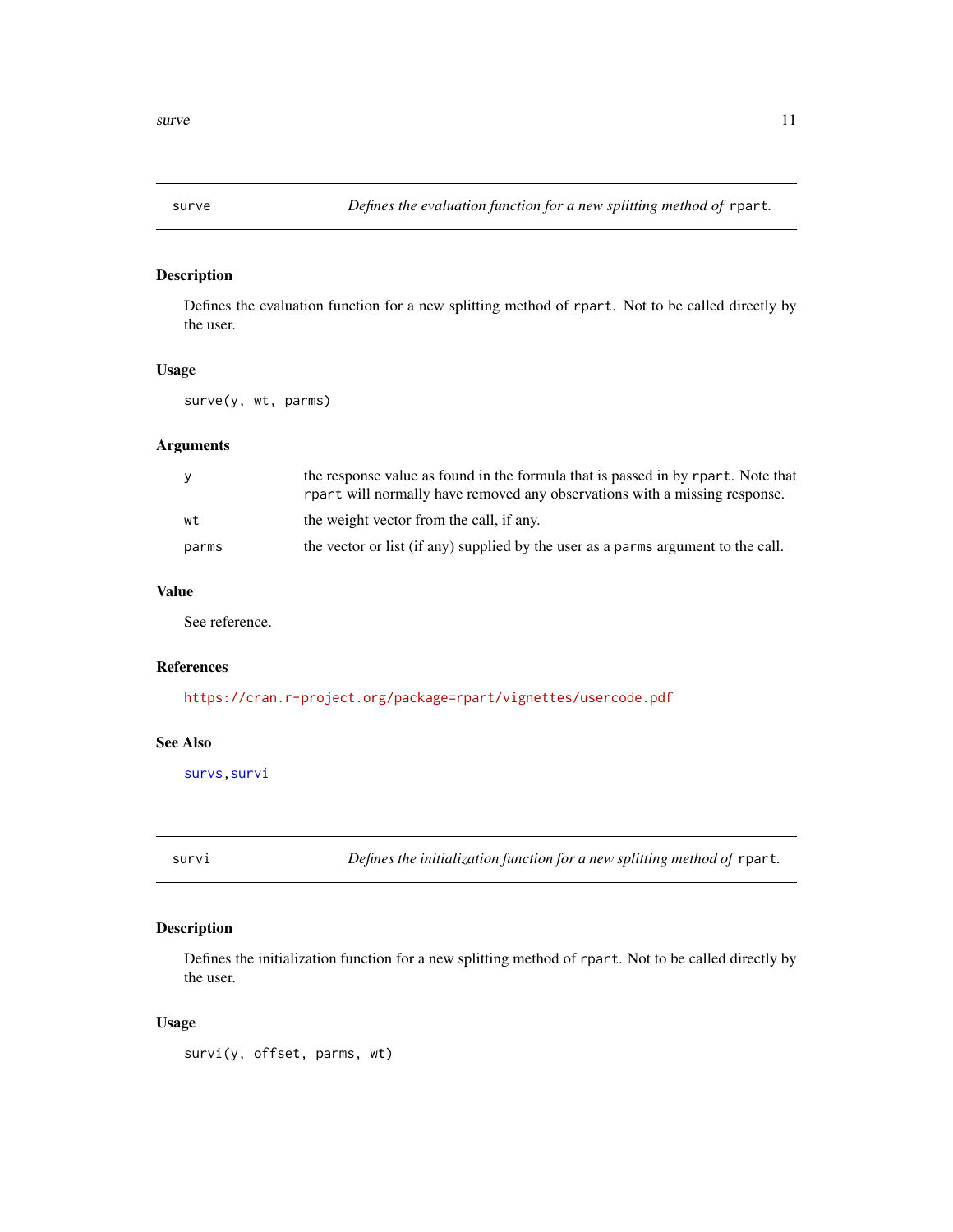## <span id="page-11-0"></span>Arguments

| У      | the response value as found in the formula that is passed in by rpart. Note that<br>rpart will normally have removed any observations with a missing response. |
|--------|----------------------------------------------------------------------------------------------------------------------------------------------------------------|
| offset | the offset term, if any, found on the right hand side of the formula that is passed<br>in by rpart.                                                            |
| parms  | the vector or list (if any) supplied by the user as a parms argument to the call.                                                                              |
| wt     | the weight vector from the call, if any.                                                                                                                       |

## Value

See reference.

## References

<https://cran.r-project.org/package=rpart/vignettes/usercode.pdf>

## See Also

[survs](#page-11-1)[,surve](#page-10-2)

<span id="page-11-1"></span>survs *Defines the splitting function for a new splitting method of* rpart*.*

## Description

Defines the splitting function for a new splitting method of rpart. Not to be called directly by the user.

## Usage

survs(y, wt, x, parms, continuous)

## Arguments

| <b>y</b>     | the response value as found in the formula that is passed in by rpart. Note that<br>rpart will normally have removed any observations with a missing response. |
|--------------|----------------------------------------------------------------------------------------------------------------------------------------------------------------|
| wt           | the weight vector from the call, if any.                                                                                                                       |
| $\mathsf{x}$ | vector of x values.                                                                                                                                            |
| parms        | the vector or list (if any) supplied by the user as a parms argument to the call.                                                                              |
| continuous   | if TRUE the x variable should be treated as continuous. The value of this pa-<br>rameter is determined by rpart automatically.                                 |

## Value

See reference.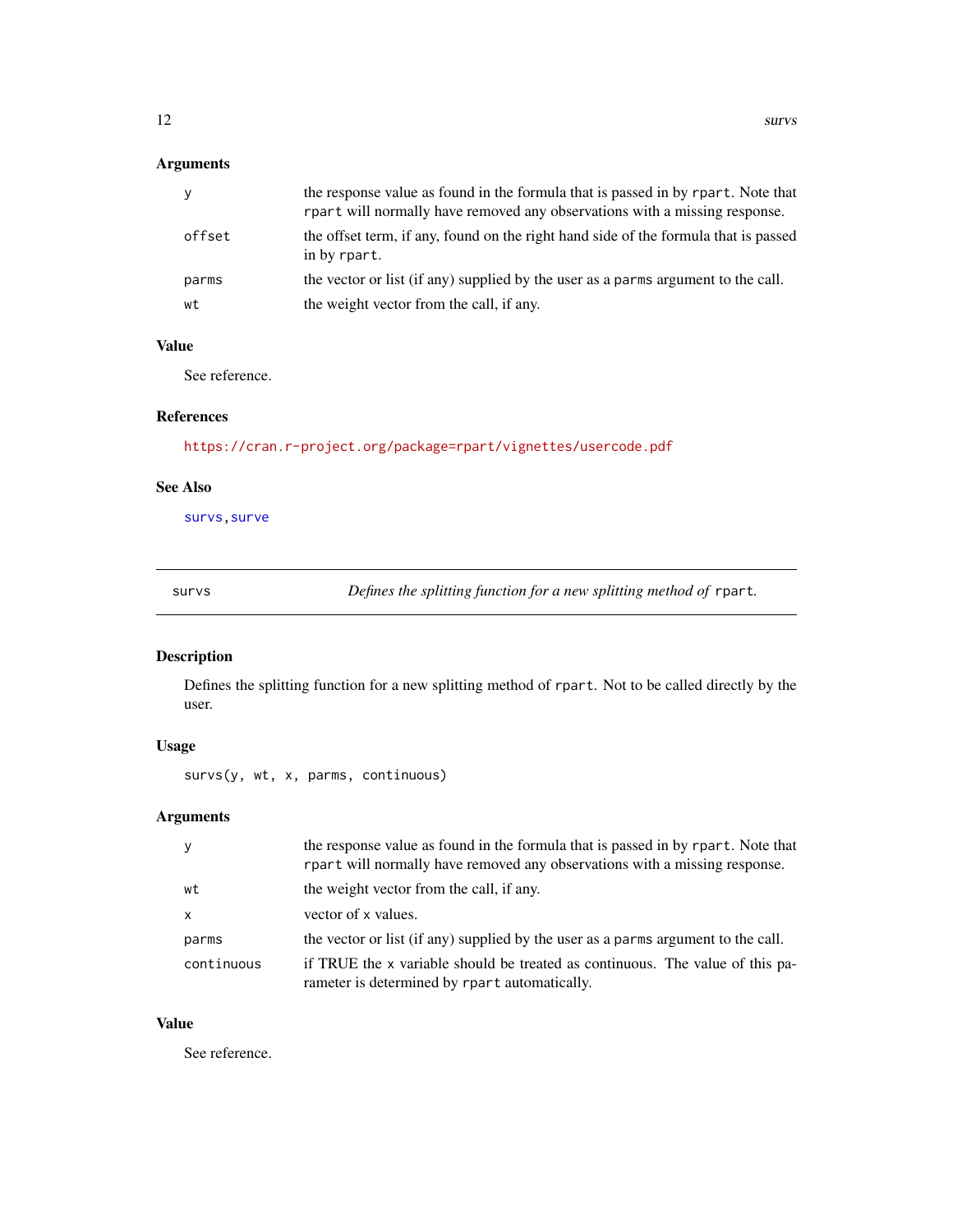#### <span id="page-12-0"></span> $suvv$ s and  $13$

## References

<https://cran.r-project.org/package=rpart/vignettes/usercode.pdf>

## See Also

[surve](#page-10-2)[,survi](#page-10-1)